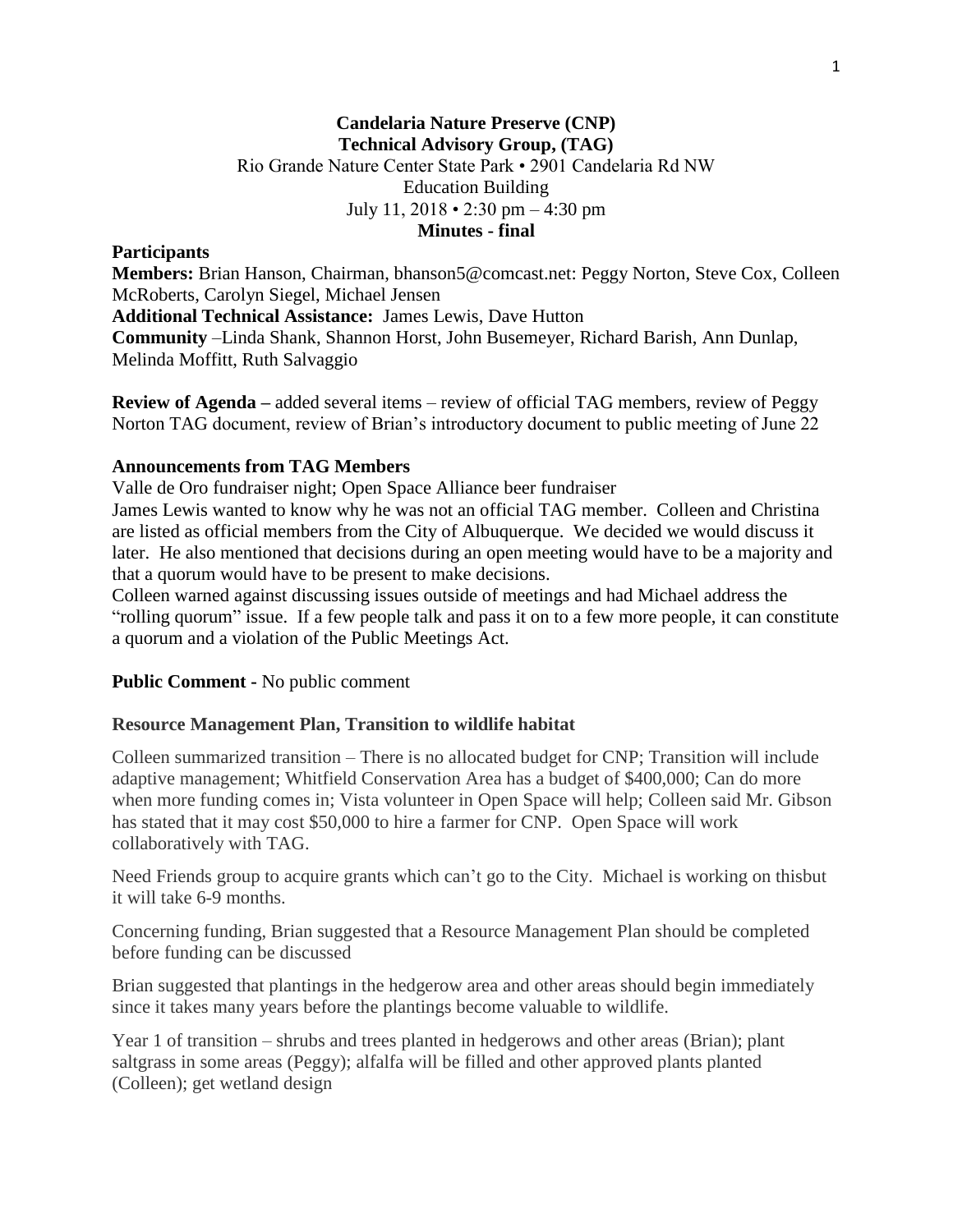Discussion around removing elms and other nonnative plants; needs further discussion. Shannon said remove and replace immediately, or plant first and then remove; any removal disrupts soil ecology. Colleen suggested trying various methods.

Brian said that we need the assistance of a farmer to help decide what and how plantings can proceed. Colleen suggested meeting with Mr. Roberts.

Brian informed the group that the Natural Resources Conservation Service, NRCS (federal agency, Santiago Misquez) has funding to help with farming but it has to be between the NRCS and a private farmer. The NRCS could cost share on a 75%federal25% private rate but it would require a contract and the farmer would have to follow NRCS recommendations. Colleen suggested a meeting with Jim Roberts and Santiago. The National Fish and Wildlife Foundation also funds restoration projects.

Michael Jensen said that grass seed to accomplish the proposed seeding would cost about \$14,000.

Michael stated that structures in the CNP, like blinds for viewing wildlife, will require review from the Open Space Advisory Board (OSAB) and Environmental Planning Commission (EPC)

Colleen and Shannon suggested that we try small areas first to see how vegetation grows

Someone suggested that a parcel of the land be left alone and irrigated, in order to see what will grow on its own before any plantings commence. This has been done elsewhere and could offer important insights.

# **Capital Outlay for CNP from the State**

Peggy obtained funding from the state and the Open Space Division is administrating the money. Peggy would like to see a written plan for the process of spending the money. Open Space has promised collaboration with the applicants (including TAG). Colleen said that they are commited to providing an annual report and a 4-year evaluation.

Peggy said another group obtained money for purchase of land for CNP but it could also be used for other needs of CNP. Michael said that OSAB must approve any land purchase.

### **Candelaria South Management i.e. acceptable recreation and brush piles**

The ancestral land crew has removed some of the brush piles. The Bosque Ecosystem Monitoring Program (BEMP) evaluated 11 brush piles and think 5 had wildlife values by observations during 1 week in June. Traps were also set. The other 6 were removed by Ancestral Lands to reduce fire threats. Colleen handed out copies of the results and camera results of the study. Colleen also commented that BEMP is not free and needs funding. Steve Cox commented that the brush piles do have value in the wintertime. Carolyn stated the study was not over a very long time period. Peggy commented that TAG had discussed breaking up the large piles into smaller piles.

Colleen said that the Land and Water Conservation Fund requires a plan for recreation for Candelaria South and that is why she is proposing trails and other activities like open public access. The group stated that the private landowners did not want open access. Someone also stated that the area should be for wildlife. The Nature Center was concerned with liability of